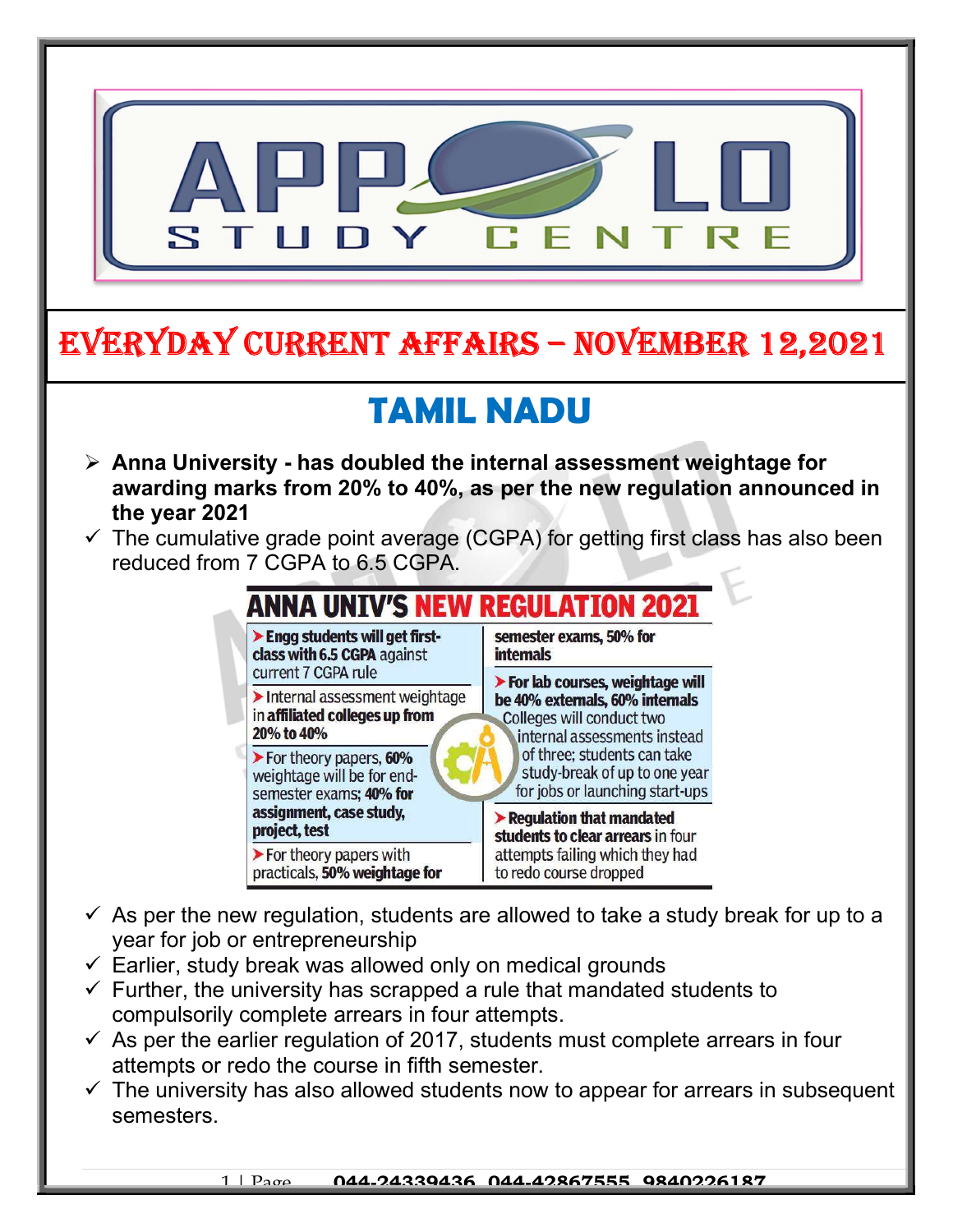- $\checkmark$  Students can also do up to two online courses in a semester against one course under current rule.
- $\checkmark$  As per the new regulation, theory courses with laboratory components will have 50%:50% weightage for end-semester exams and internal assessment.
- $\checkmark$  For laboratory courses, it will be 60% for internal assessment in end-semester exams.
- $\checkmark$  The number of internal assessments has been cut from 3 to 2 per semester.
- $\checkmark$  The university also introduced a new grade "C" for students who clear the exam with 50 marks
- $\checkmark$  It has included science club, literary club and fine arts club apart from NCC and NSS to inculcate scientific temper among students.
- $\triangleright$  The Tamil Nadu Pollution Control Board (TNPCB) has reclassified coir pith units to orange category from the white category on November 10, putting them in the category of polluting industries



- $\checkmark$  In general, Industries are colour-coded red, orange, green and white based on their pollution emission levels
- $\checkmark$  Out of the three categories, red indicates high pollution levels, orange and green represents moderate levels, while white is the least polluting category.
- $\checkmark$  Following the reclassification, coir industries have to get approval from the pollution control board and their operation will be monitored periodically.
- $\checkmark$  The industry was classified under orange in 2010 and was changed to white in 2016
- $\geq$  The Porunai museum to come up on 13 acres close to the picturesque Sivanthipatti hillock on the outskirts of Tirunelveli city
- $\checkmark$  The museum will exhibit artefacts excavated from archaeological sites at Adichanallur, Korkai and Sivakalai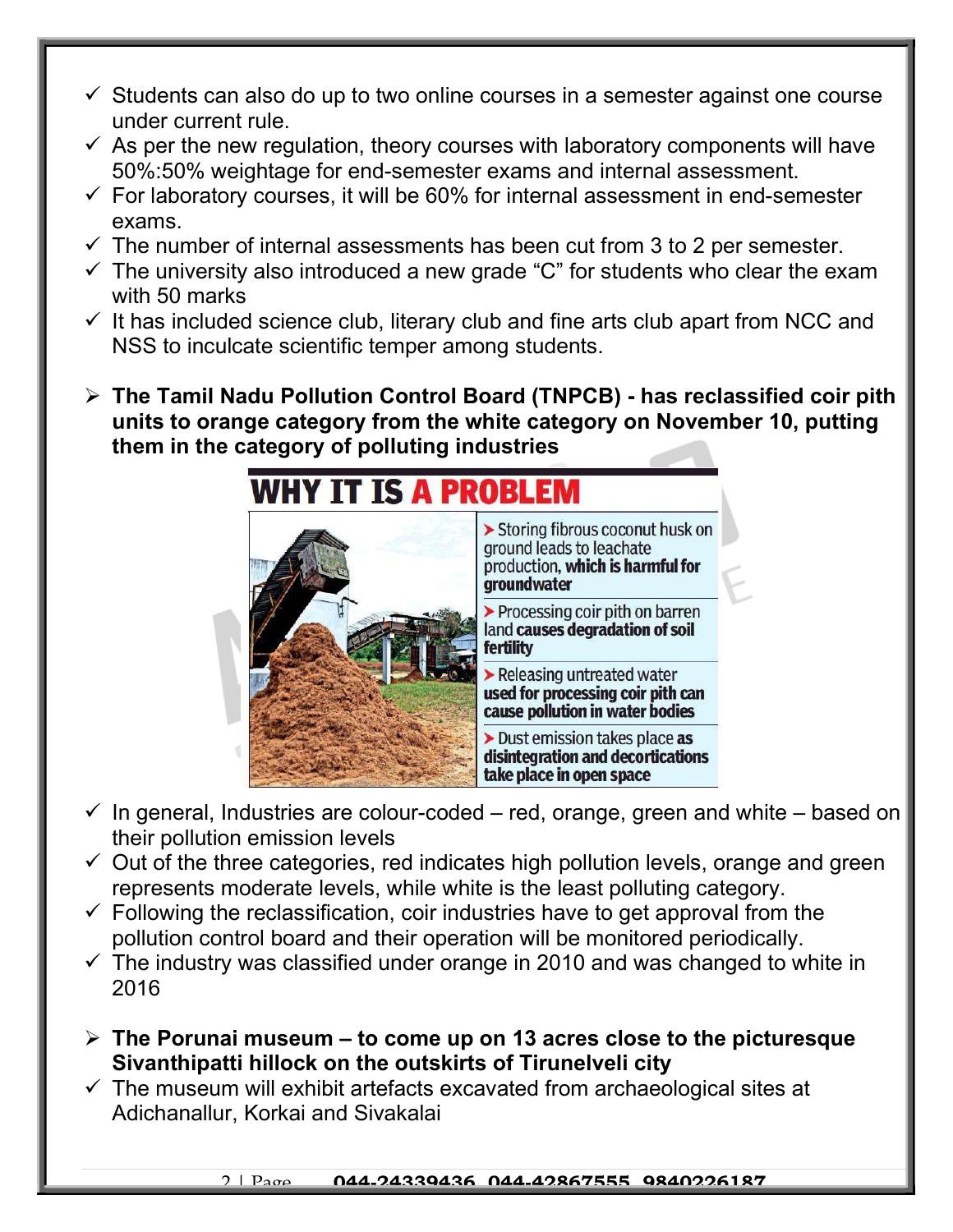- $\checkmark$  The setting up of the museum was announced by Chief Minister M K Stalin in the assembly recently
- $\checkmark$  This location will make it easily accessible to tourists heading to Kanyakumari and air travellers to Tuticorin.
- $\checkmark$  The museum, to be established at an outlay of ₹15 crore, will exhibit 2,617 artefacts
- $\checkmark$  This include utensils, terracotta, copper and iron tools, coins, burial urns, bangles, beads, polished black ware and porcelain pieces
- $\checkmark$  These artefacts were collected at Sivakalai. Korkai and Adichanallur and artefacts that would be collected in the upcoming excavations will also be included.
- $\checkmark$  The museum will have attractive landscaping and structures such as caves, cavemen and ancient architecture.
- $\checkmark$  It will also exhibit medicinal plants, handicrafts showroom and an open-air theatre to attract tourists.

## NATIONAL

- $\triangleright$  Children below five years are exempted from both pre-and post-arrival testing for Covid-19 in India
- $\checkmark$  This is based on the revised quidelines for international arrivals released by the Health ministry on November 11.
- $\checkmark$  However, if found symptomatic for coronavirus infections on arrival or during home quarantine period, they shall undergo testing and be treated according to laid down protocol.
- $\checkmark$  This standard operating procedure (SOP) shall be valid from November 12 (00.00 hours IST) till further orders

## INTERNATIONAL

 $\triangleright$  Four astronauts - returned from a record six-month Nasa science mission aboard the International Space Station with their SpaceX Crew Dragon capsule

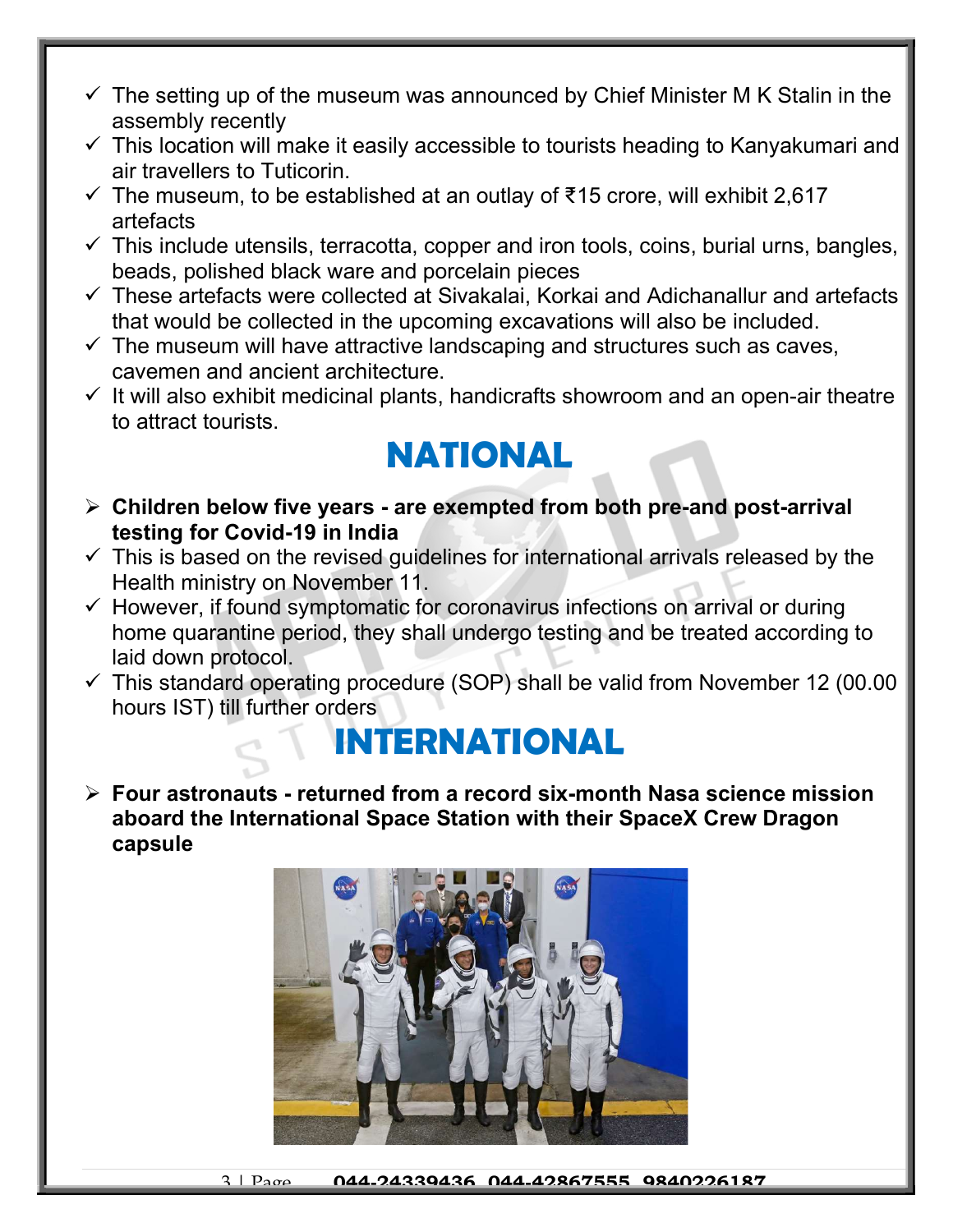- $\checkmark$  The Dragon vehicle, named Endeavour, parachuted into the sea off the Florida coast in the Gulf of Mexico as planned on November 8.
- $\checkmark$  The return capped 199 full days in orbit, the longest ever for an entire USlaunched crew.
- $\checkmark$  It surpassed the previous 168-day record set by the predecessor SpaceX-Nasa mission earlier this year.
- $\checkmark$  The returning team includes two NASA astronauts pilot Megan McArthur, mission commander Shane Kimbrough alongwith Japanese crew mate Akihiko Hoshide and fellow mission specialist Thomas Pesquet, a French engineer from the European Space Agency.
- $\checkmark$  The four astronauts were launched to orbit atop a SpaceX Falcon 9 rocket that lifted off from Florida on April 23.

## INDIA AND OTHER COUNTRIES

- $\triangleright$  India has rejected the latest draft for an agreement to lower fisheries subsidy at the World Trade Organization (WTO)
- $\checkmark$  According to India, the draft on the proposed fishery subsidies agreement was weak, unbalanced and biased in favour of countries such as Norway, China and Japan, which were exploiting international waters
- $\checkmark$  The agreement on fisheries subsidies, meant to make it sustainable, is a key thrust area for the WTO ministerial talks later this month.
- $\checkmark$  India was committed to putting in place a regime that helped meet the sustainable development goals, but it did not support the proposals in their current form.
- $\checkmark$  India is suggesting that those countries which are engaged in distant water fishing and beyond their natural geographic area should stop giving subsidies for 25 years in fishing areas in international waters beyond their exclusive economic zones (200 nautical miles)
- $\checkmark$  This assumes significance with respect to various countries in Europe, as well as other global giants such as China, Japan and Korea
- $\checkmark$  Besides, India has argued that the subsidies offered by it are meant to sustain poor fishermen in India.
- $\checkmark$  And unlike rich nations, which provide billions of dollars of subsidies to their fishermen, India's subsidy amounts to only around Rs 1,000 crore.
- $\checkmark$  China, EU, the United States, Korea and Japan provide USD 7.2 billion per annum, USD 3.8 billion, USD 3.4 billion, USD 3.18 billion and USD 2.8 billion subsidies per annum respectively.
- $\checkmark$  India mainly provides subsidies on fuel, boats and others.

## MALNOURISHED CHILDREN IN INDIA - REPORT

 $\triangleright$  India – has more than 33 lakh malnourished children with over half of them being in the severe category, as per the data provided by Ministry of Women and Child Development